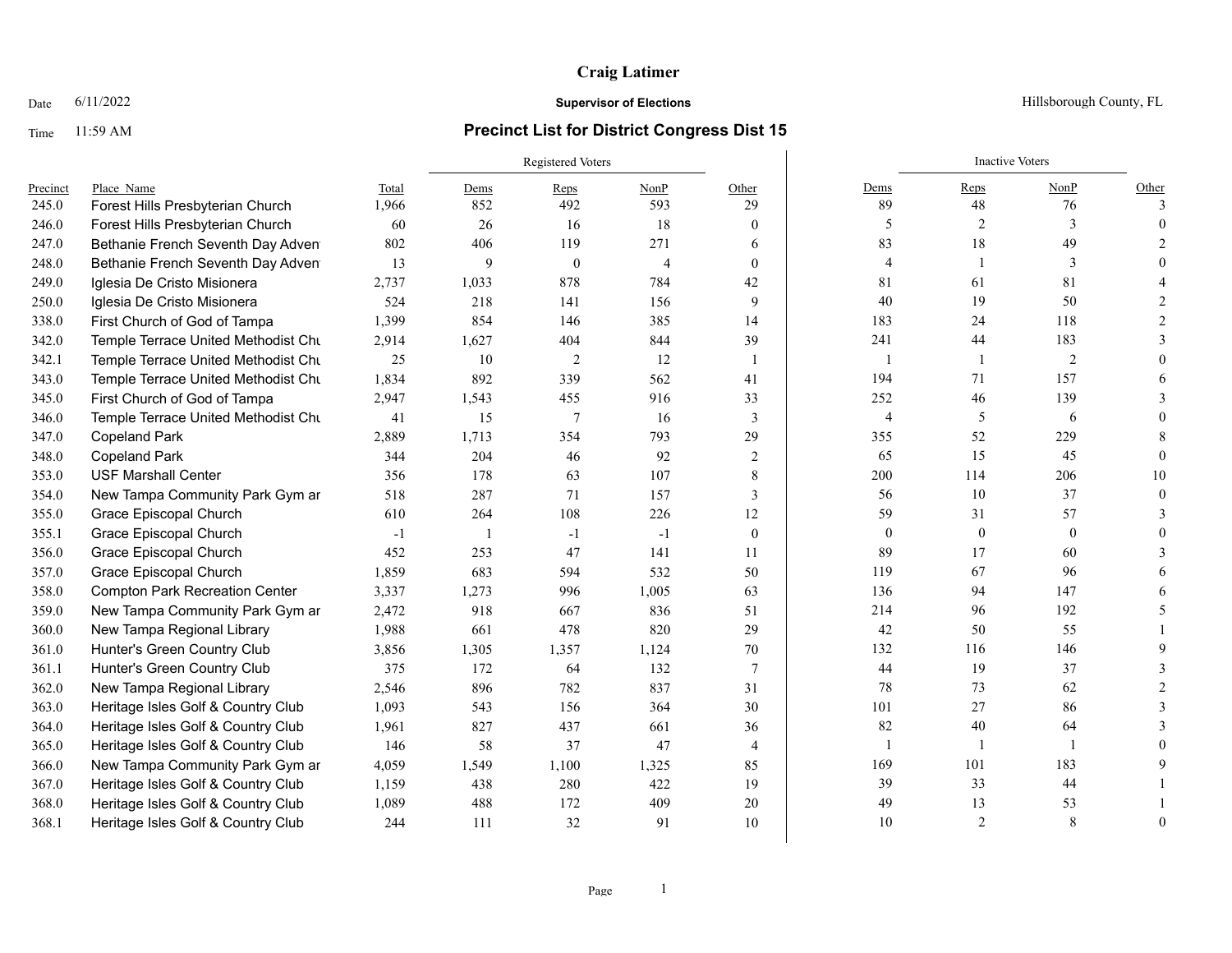## Time 11:59 AM **Precinct List for District Congress Dist 15**

|          |                                      |          | <b>Registered Voters</b> |          |          |                |            | <b>Inactive Voters</b> |                |          |
|----------|--------------------------------------|----------|--------------------------|----------|----------|----------------|------------|------------------------|----------------|----------|
| Precinct | Place Name                           | Total    | Dems                     | Reps     | NonP     | Other          | Dems       | Reps                   | NonP           | Other    |
| 368.2    | Heritage Isles Golf & Country Club   | $\theta$ | $\Omega$                 | $\Omega$ | $\Omega$ | $\theta$       | $\theta$   | $\mathbf{0}$           | $\theta$       | $\Omega$ |
| 369.0    | New Tampa Regional Library           | 700      | 303                      | 139      | 245      | 13             | 32         | 15                     | 23             |          |
| 370.0    | New Tampa Community Park Gym ar      | 2,147    | 771                      | 639      | 693      | 44             | 63         | 73                     | 74             |          |
| 371.0    | New Tampa Community Park Gym ar      | 1,393    | 540                      | 271      | 555      | 27             | 70         | 21                     | 53             |          |
| 372.0    | New Tampa Regional Library           | 994      | 333                      | 374      | 266      | 21             | 57         | 35                     | 51             |          |
| 373.0    | New Tampa Regional Library           | 315      | 148                      | 56       | 100      | 11             | 35         | 14                     | 33             |          |
| 374.0    | Heritage Isles Golf & Country Club   | 364      | 160                      | 63       | 130      | 11             | 5          | $\overline{4}$         | $\overline{4}$ |          |
| 509.0    | Carrollwood Cultural Center          | 1,470    | 487                      | 531      | 420      | 32             | $30\,$     | 24                     | 43             |          |
| 509.1    | <b>Carrollwood Cultural Center</b>   | 410      | 144                      | 137      | 126      | 3              | 10         | 7                      | 11             |          |
| 510.0    | <b>St Paul Catholic Church</b>       | 2,119    | 739                      | 856      | 495      | 29             | 71         | 51                     | 64             |          |
| 510.1    | <b>St Paul Catholic Church</b>       | 125      | 28                       | 50       | 46       | -1             |            | $\mathbf{0}$           |                |          |
| 510.2    | <b>St Paul Catholic Church</b>       | 86       | 24                       | 47       | 14       | $\overline{1}$ |            | $\mathbf{0}$           | 3              |          |
| 511.0    | <b>Carrollwood Cultural Center</b>   | 2,728    | 1,079                    | 768      | 836      | 45             | 115        | 36                     | 89             |          |
| 511.1    | <b>Carrollwood Cultural Center</b>   | 247      | 82                       | 86       | 74       | 5              | 5          | 2                      | 3              |          |
| 511.2    | <b>Carrollwood Cultural Center</b>   | 57       | 14                       | 23       | 20       | $\theta$       |            | $\overline{A}$         |                |          |
| 513.0    | Village Presbyterian Church          | 968      | 314                      | 422      | 209      | 23             | 19         | 31                     | 14             |          |
| 514.0    | Bible Based Fellowship Church        | 1,639    | 590                      | 663      | 356      | 30             | 39         | 44                     | 39             |          |
| 516.0    | Carrollwood Baptist Church           | 2,370    | 865                      | 828      | 618      | 59             | 63         | 55                     | 46             |          |
| 517.0    | Northdale Regional Park & Recreatio  | 1,234    | 419                      | 455      | 336      | 24             | 62         | 41                     | 54             |          |
| 517.1    | Northdale Regional Park & Recreatio  | 619      | 208                      | 237      | 168      | 6              | 11         | 17                     | 15             |          |
| 519.0    | <b>Bible Based Fellowship Church</b> | 1,207    | 462                      | 350      | 378      | 17             | 32         | 26                     | 30             |          |
| 519.1    | <b>Bible Based Fellowship Church</b> | 767      | 259                      | 267      | 225      | 16             | 11         | 15                     | 15             |          |
| 519.2    | Bible Based Fellowship Church        | 255      | 55                       | 121      | 77       | 2              | $\sqrt{2}$ | 9                      | 11             |          |
| 521.0    | <b>Country Place Park</b>            | 2,315    | 794                      | 791      | 686      | 44             | 54         | 35                     | 38             |          |
| 521.1    | <b>Country Place Park</b>            | 439      | 130                      | 168      | 138      | 3              | 12         | 6                      | 8              |          |
| 521.2    | <b>Country Place Park</b>            | 181      | 76                       | 49       | 55       |                | 3          |                        | 3              |          |
| 533.0    | All Saints Lutheran Church           | 2,080    | 702                      | 764      | 576      | 38             | 30         | 40                     | 53             |          |
| 533.1    | All Saints Lutheran Church           | 1,333    | 428                      | 495      | 389      | 21             | 60         | 28                     | 40             |          |
| 534.0    | Northdale Golf & Tennis Club         | 1,418    | 585                      | 402      | 402      | 29             | 47         | 28                     | 54             |          |
| 534.1    | Northdale Golf & Tennis Club         | 1,012    | 411                      | 240      | 334      | 27             | 98         | 36                     | 73             |          |
| 535.0    | Lake Carlton Arms Apartments         | 2,101    | 834                      | 597      | 613      | 57             | 111        | 85                     | 97             | 10       |
| 537.0    | J F Swartsel Masonic Lodge 251       | 811      | 219                      | 379      | 202      | 11             | 11         | 11                     | 11             |          |
| 538.0    | <b>Grace Family Church</b>           | 3.109    | 832                      | 1,333    | 893      | 51             | 60         | 70                     | 50             |          |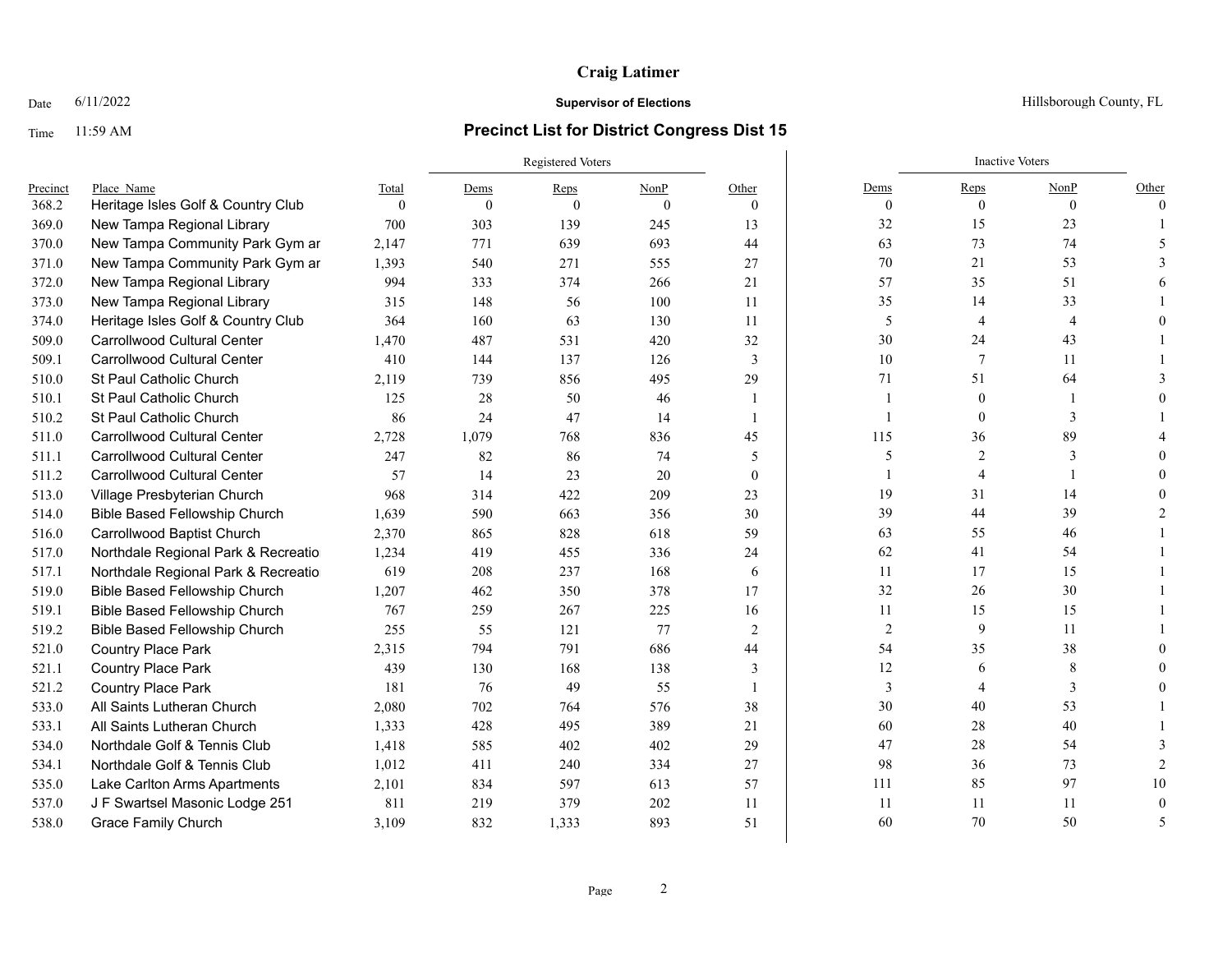## Time 11:59 AM **Precinct List for District Congress Dist 15**

|          |                                      |       |       | <b>Registered Voters</b> |       |                          |                | <b>Inactive Voters</b> |                |       |
|----------|--------------------------------------|-------|-------|--------------------------|-------|--------------------------|----------------|------------------------|----------------|-------|
| Precinct | Place Name                           | Total | Dems  | Reps                     | NonP  | Other                    | Dems           | Reps                   | NonP           | Other |
| 539.0    | J F Swartsel Masonic Lodge 251       | 1,474 | 418   | 575                      | 454   | 27                       | 19             | 29                     | 32             |       |
| 540.0    | J F Swartsel Masonic Lodge 251       | 1,118 | 272   | 461                      | 368   | 17                       | 17             | 24                     | 23             |       |
| 541.0    | <b>Grace Family Church</b>           | 326   | 52    | 171                      | 101   | 2                        | 2              | 9                      | 7              |       |
| 542.0    | <b>Grace Family Church</b>           | 820   | 221   | 351                      | 235   | 13                       | 12             | 17                     | 21             |       |
| 543.0    | Journey A Christian Church           | 1,378 | 412   | 526                      | 415   | 25                       | 15             | 22                     | 25             |       |
| 544.0    | Keystone Bible Church                | 2,211 | 603   | 943                      | 615   | 50                       | 48             | 42                     | 57             |       |
| 550.0    | Grace Lutheran Church                | 941   | 277   | 446                      | 198   | 20                       | 17             | 26                     | 19             |       |
| 551.0    | <b>Carrollwood Recreation Center</b> | 1,879 | 581   | 881                      | 391   | 26                       | $22\,$         | 36                     | 24             |       |
| 551.1    | <b>Carrollwood Recreation Center</b> | 38    | 15    | 11                       | 12    | $\overline{0}$           | 4              | $\mathbf{0}$           |                |       |
| 552.0    | <b>Carrollwood Recreation Center</b> | 1,855 | 674   | 694                      | 450   | 37                       | 68             | 36                     | 67             |       |
| 554.0    | Grace Lutheran Church                | 998   | 322   | 444                      | 216   | 16                       | 15             | 24                     | 16             |       |
| 555.0    | Mission Hill Church Lake Carroll Cam | 1,080 | 430   | 362                      | 270   | 18                       | 40             | 32                     | 22             |       |
| 557.0    | Roy Haynes Park                      | 2,155 | 842   | 619                      | 653   | 41                       | 129            | 50                     | 111            |       |
| 559.0    | University Baptist Church            | 1,896 | 1,075 | 231                      | 552   | 38                       | 370            | 61                     | 253            |       |
| 560.0    | <b>Unisen Senior Living</b>          | 168   | 87    | 52                       | 26    | 3                        | 12             | 12                     | 8              |       |
| 561.0    | Concordia Village                    | 306   | 125   | 140                      | 40    |                          | 7              | 10                     | 3              |       |
| 562.0    | University Area Community Center     | 3,530 | 1,860 | 474                      | 1,091 | 105                      | 615            | 195                    | 540            | 24    |
| 563.0    | University Area Community Center     | 3,044 | 1,699 | 280                      | 1,009 | 56                       | 520            | 100                    | 358            | 12    |
| 565.0    | Boy Scouts of America, GTBAC         | 408   | 181   | 72                       | 148   | $\tau$                   | 54             | 15                     | 39             |       |
| 566.0    | University Area Community Center     | 2,287 | 1,427 | 159                      | 675   | 26                       | 468            | 49                     | 298            |       |
| 567.0    | University Area Community Center     | 2,177 | 1,050 | 341                      | 746   | 40                       | 203            | 42                     | 175            |       |
| 569.0    | <b>Buchanan Baptist Church</b>       | 1,912 | 731   | 661                      | 491   | 29                       | 93             | 43                     | 68             |       |
| 569.1    | <b>Buchanan Baptist Church</b>       | 660   | 238   | 214                      | 198   | 10                       | 12             | 9                      | 17             |       |
| 570.0    | University Area Community Center     | 114   | 59    | 17                       | 36    | $\overline{2}$           | 23             | 5                      | 9              |       |
| 571.0    | <b>Celebration Church</b>            | 1,773 | 754   | 497                      | 493   | 29                       | 126            | 47                     | 110            |       |
| 571.1    | <b>Celebration Church</b>            | 112   | 43    | 38                       | 29    | 2                        | 3              | 3                      | $\overline{2}$ |       |
| 573.0    | Boy Scouts of America, GTBAC         | 312   | 135   | 69                       | 105   | 3                        | 49             | 36                     | 32             |       |
| 574.0    | Lake Magdalene United Methodist Cr   | 1,580 | 567   | 609                      | 376   | 28                       | 39             | 22                     | 35             |       |
| 574.1    | Lake Magdalene United Methodist Ch   | 892   | 333   | 269                      | 265   | 25                       | 44             | 15                     | 64             |       |
| 574.2    | Lake Magdalene United Methodist Cr   | 124   | 42    | 51                       | 28    | 3                        | 6              | 3                      | $\overline{2}$ |       |
| 575.0    | Tampa Covenant Church                | 1,784 | 607   | 701                      | 449   | 27                       | 42             | 34                     | 43             |       |
| 575.1    | Tampa Covenant Church                | 223   | 77    | 79                       | 65    | $\overline{c}$           |                |                        |                |       |
| 575.2    | Tampa Covenant Church                | 145   | 45    | 62                       | 33    | $\overline{\phantom{0}}$ | $\overline{2}$ | $\mathcal{R}$          | $\overline{2}$ |       |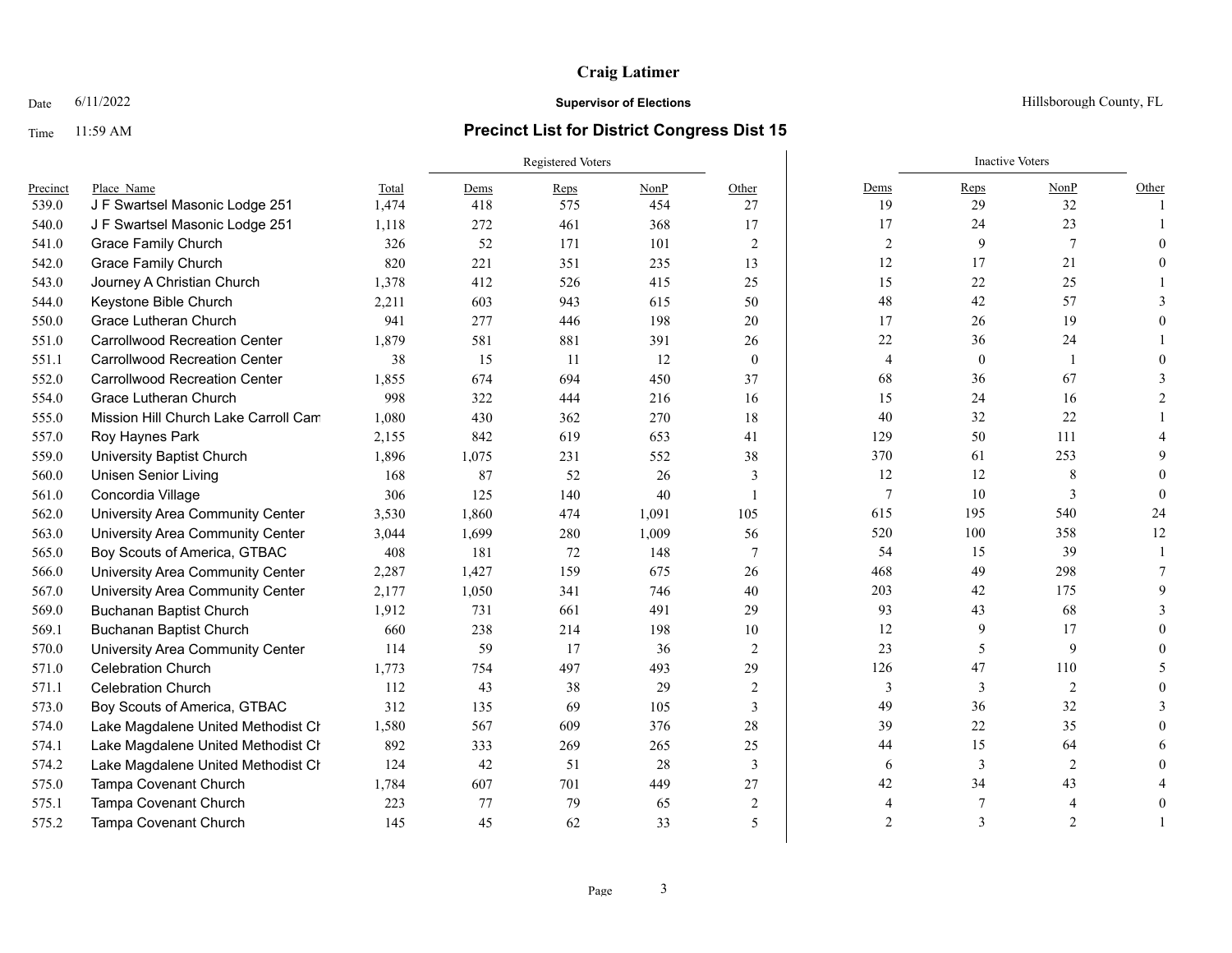# Time 11:59 AM **Precinct List for District Congress Dist 15**

|          |                                           |       |              | <b>Registered Voters</b> |                |                 |              | <b>Inactive Voters</b> |                |          |
|----------|-------------------------------------------|-------|--------------|--------------------------|----------------|-----------------|--------------|------------------------|----------------|----------|
| Precinct | Place Name                                | Total | Dems         | Reps                     | NonP           | Other           | Dems         | Reps                   | NonP           | Other    |
| 575.3    | <b>Tampa Covenant Church</b>              | 77    | 34           | 26                       | 17             | $\theta$        | $\Omega$     | $\theta$               | $\theta$       | $\Omega$ |
| 577.0    | Jimmie B. Keel Regional Library           | 2,368 | 806          | 861                      | 662            | 39              | 106          | 49                     | 102            |          |
| 577.1    | Jimmie B. Keel Regional Library           | 1,289 | 514          | 335                      | 420            | 20              | 32           | 15                     | 28             |          |
| 577.2    | Jimmie B. Keel Regional Library           | 329   | 97           | 124                      | 106            | $\overline{2}$  | 3            | 5                      | 5              |          |
| 578.0    | Jimmie B. Keel Regional Library           | 1,722 | 570          | 672                      | 455            | 25              | 84           | 51                     | 48             |          |
| 579.0    | <b>Celebration Church</b>                 | 2,617 | 744          | 1,245                    | 573            | 55              | 58           | 64                     | 53             |          |
| 581.0    | New Tampa Baptist Church                  | 1,725 | 666          | 508                      | 525            | 26              | 116          | 61                     | 109            |          |
| 583.0    | Lake Forest HOA Inc Clubhouse             | 1,601 | 697          | 392                      | 482            | 30              | 117          | 44                     | 92             |          |
| 584.0    | Lake Forest HOA Inc Clubhouse             | 1,114 | 521          | 225                      | 340            | 28              | 99           | 38                     | 84             |          |
| 585.0    | Community of Christ Church                | 2,279 | 708          | 929                      | 608            | 34              | 40           | 50                     | 49             |          |
| 585.1    | Community of Christ Church                | 371   | 117          | 148                      | 100            | 6               | $\sqrt{2}$   | $\overline{4}$         | 6              |          |
| 586.0    | University Area Community Center          | 299   | 177          | 37                       | 74             | 11              | 51           | 16                     | 40             |          |
| 587.0    | River Of Life Church                      | 2,689 | 844          | 1,192                    | 613            | 40              | 52           | 65                     | 54             |          |
| 589.0    | First United Methodist Church of Lutz     | 2,250 | 593          | 966                      | 657            | 34              | 42           | 49                     | 74             |          |
| 591.0    | First United Methodist Church of Lutz     | 3,406 | 881          | 1,681                    | 787            | 57              | 64           | 83                     | 71             |          |
| 591.1    | First United Methodist Church of Lutz     | 179   | 47           | 102                      | 27             | 3               | 4            |                        | 3              |          |
| 591.2    | First United Methodist Church of Lutz     | 110   | 23           | 64                       | 20             | 3               | $\mathbf{0}$ | 2                      | $\mathbf{3}$   |          |
| 595.0    | Lutz Civic Center                         | 2,793 | 745          | 1,304                    | 700            | 44              | 47           | 54                     | 53             |          |
| 595.1    | Lutz Civic Center                         | 429   | 112          | 186                      | 124            | $7\phantom{.0}$ | 5            | 9                      | 3              |          |
| 622.0    | Grace Family Church Temple Terrace        | 1,002 | 530          | 166                      | 287            | 19              | 44           | 13                     | 29             |          |
| 622.1    | Grace Family Church Temple Terrace        |       | $\mathbf{0}$ |                          | $\theta$       | $\theta$        | $\Omega$     |                        | $\Omega$       |          |
| 623.1    | East Chelsea Baptist Church               | 24    | 10           | $\overline{A}$           | 10             | $\theta$        | 3            |                        |                |          |
| 625.0    | Unitarian Universalist Church             | 633   | 278          | 169                      | 174            | 12              | $28\,$       | 9                      | 23             |          |
| 626.0    | Temple Terrace Presbyterian Church        | 1,140 | 550          | 215                      | 348            | 27              | 59           | 27                     | 43             |          |
| 627.0    | Unitarian Universalist Church             | 545   | 202          | 105                      | 232            | 6               | 29           | 16                     | 42             |          |
| 629.0    | First Missionary Baptist Church of Se     | 1.824 | 728          | 494                      | 570            | 32              | 49           | 38                     | 42             |          |
| 631.0    | Thonotosassa Branch Library               | 1,445 | 384          | 620                      | 408            | 33              | 49           | 46                     | 72             |          |
| 631.1    | Thonotosassa Branch Library               | 190   | 73           | 55                       | 58             | $\overline{4}$  | 3            | 3                      | $\overline{4}$ |          |
| 633.0    | Fellowship Baptist Church                 | 820   | 210          | 407                      | 187            | 16              | 14           | 18                     | 19             |          |
| 633.1    | Fellowship Baptist Church                 | 286   | 69           | 135                      | 75             | 7               |              | 6                      |                |          |
| 633.2    | Fellowship Baptist Church                 | 20    | 6            | 9                        | $\overline{4}$ |                 | $\Omega$     |                        | $\Omega$       |          |
| 634.0    | Fellowship Baptist Church                 | 751   | 171          | 392                      | 179            | 9               | 20           | 14                     | 23             |          |
| 635.0    | <b>Sterling Heights Recreation Center</b> | 3.576 | 1,442        | 1,033                    | 1,024          | 77              | 96           | 84                     | 132            |          |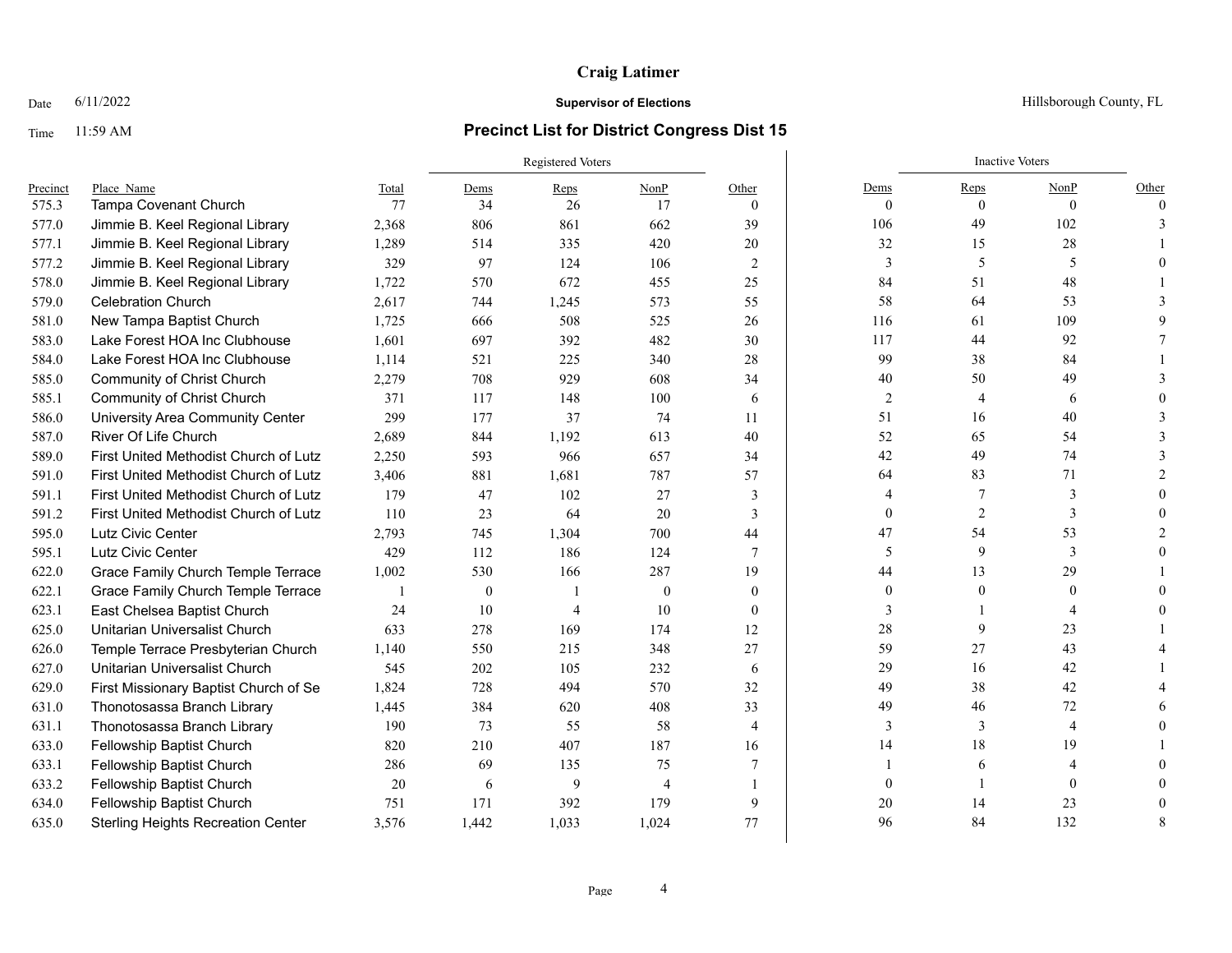## Time 11:59 AM **Precinct List for District Congress Dist 15**

|          |                                           |       | <b>Registered Voters</b> |                |                |                  |                  | <b>Inactive Voters</b> |                  |          |
|----------|-------------------------------------------|-------|--------------------------|----------------|----------------|------------------|------------------|------------------------|------------------|----------|
| Precinct | Place Name                                | Total | Dems                     | Reps           | NonP           | Other            | Dems             | Reps                   | NonP             | Other    |
| 636.0    | <b>Sterling Heights Recreation Center</b> | 427   | 157                      | 153            | 109            | 8                | 8                | 7                      | 13               | $\Omega$ |
| 637.0    | <b>Sterling Heights Recreation Center</b> | 68    | 46                       | 8              | 14             | $\overline{0}$   |                  | 3                      | 6                | $\Omega$ |
| 638.0    | Fellowship Baptist Church                 | 276   | 68                       | 134            | 68             | 6                |                  | 13                     | 6                |          |
| 639.0    | East Thonotosassa Baptist Church          | 1,009 | 232                      | 518            | 249            | 10               | 16               | 23                     | 31               |          |
| 640.0    | <b>Sterling Heights Recreation Center</b> | 562   | 260                      | 149            | 148            | 5                | 44               | 25                     | 36               |          |
| 641.0    | Hillel Jewish Student Center              | 1,588 | 838                      | 209            | 517            | 24               | 189              | 36                     | 154              |          |
| 643.0    | <b>Hillel Jewish Student Center</b>       | 643   | 333                      | 76             | 218            | 16               | 87               | 13                     | 38               |          |
| 651.0    | Temple Terrace Presbyterian Church        | 2,320 | 1,129                    | 557            | 594            | 40               | 158              | 48                     | 102              |          |
| 652.0    | Orange River Estates HOA Clubhous         | 1,494 | 695                      | 342            | 431            | 26               | 50               | 21                     | 48               |          |
| 653.0    | <b>Woodmont Clubhouse</b>                 | 1,773 | 704                      | 596            | 436            | 37               | 45               | 32                     | 46               |          |
| 654.0    | Mission Hill Church                       | 1,507 | 799                      | 251            | 434            | 23               | 133              | 29                     | 97               |          |
| 655.0    | St Catherine's Episcopal Church           | 2,018 | 831                      | 673            | 480            | 34               | 65               | 31                     | 55               |          |
| 656.0    | St Catherine's Episcopal Church           | 577   | 323                      | 106            | 134            | 14               | 23               | 9                      | 18               |          |
| 657.0    | Fowler Avenue Baptist Church              | 1,426 | 616                      | 401            | 379            | 30               | 55               | 37                     | 58               |          |
| 658.0    | Unitarian Universalist Church             | 1,455 | 753                      | 226            | 450            | 26               | 132              | 54                     | 118              |          |
| 658.1    | Unitarian Universalist Church             |       | $\overline{\phantom{a}}$ | $\theta$       | $\overline{0}$ | $\theta$         | $\mathbf{0}$     | $\mathbf{0}$           |                  |          |
| 659.0    | <b>Family Recreation Complex</b>          | 1,312 | 517                      | 472            | 293            | 30               | 69               | 27                     | 50               |          |
| 660.0    | <b>Family Recreation Complex</b>          | 102   | 41                       | 19             | 40             | 2                |                  | $\mathbf{0}$           | $\mathbf{0}$     |          |
| 661.0    | <b>Woodmont Clubhouse</b>                 | 1,479 | 747                      | 363            | 348            | 21               | 76               | 30                     | 51               |          |
| 661.1    | <b>Woodmont Clubhouse</b>                 | 99    | 55                       | 12             | 32             | $\boldsymbol{0}$ | 1                |                        |                  |          |
| 662.0    | Fowler Avenue Baptist Church              | 686   | 302                      | 190            | 186            | 8                | 31               | 21                     | 24               |          |
| 671.0    | St Mark the Evangelist Catholic Chure     | 3,549 | 1,328                    | 1,093          | 1,065          | 63               | 130              | 105                    | 135              |          |
| 671.1    | St Mark the Evangelist Catholic Chure     | 1,558 | 606                      | 367            | 559            | 26               | 57               | 56                     | 91               |          |
| 671.2    | St Mark the Evangelist Catholic Chure     | 1,192 | 449                      | 243            | 481            | 19               | 33               | 23                     | 45               |          |
| 673.0    | St Mark the Evangelist Catholic Chure     | 3,324 | 1,329                    | 839            | 1,094          | 62               | 156              | 88                     | 145              |          |
| 673.1    | St Mark the Evangelist Catholic Chure     | 276   | 116                      | 64             | 92             | 4                | 8                | 9                      | 13               |          |
| 673.2    | St Mark the Evangelist Catholic Chure     | 6     | 4                        | $\overline{2}$ | $\theta$       | $\boldsymbol{0}$ | $\boldsymbol{0}$ | $\mathbf{0}$           | $\boldsymbol{0}$ |          |
| 709.0    | Lone Oak Baptist Church                   | 2,571 | 571                      | 1,224          | 734            | 42               | 44               | 55                     | 58               |          |
| 711.0    | Parkway Baptist Church                    | 1,276 | 242                      | 684            | 320            | 30               | 15               | 21                     | 24               |          |
| 713.0    | <b>Bealsville Community Center</b>        | 2,207 | 854                      | 748            | 555            | 50               | 68               | 29                     | 55               |          |
| 721.0    | First Baptist Church of Dover             | 3,301 | 803                      | 1,429          | 1,008          | 61               | 83               | 67                     | 120              |          |
| 750.0    | Plant City Community Church of the I      | 3,375 | 818                      | 1,681          | 822            | 54               | 62               | 79                     | 77               |          |
| 751.0    | <b>GracePoint Church</b>                  | 3,007 | 736                      | 1,484          | 729            | 58               | 85               | 112                    | 106              |          |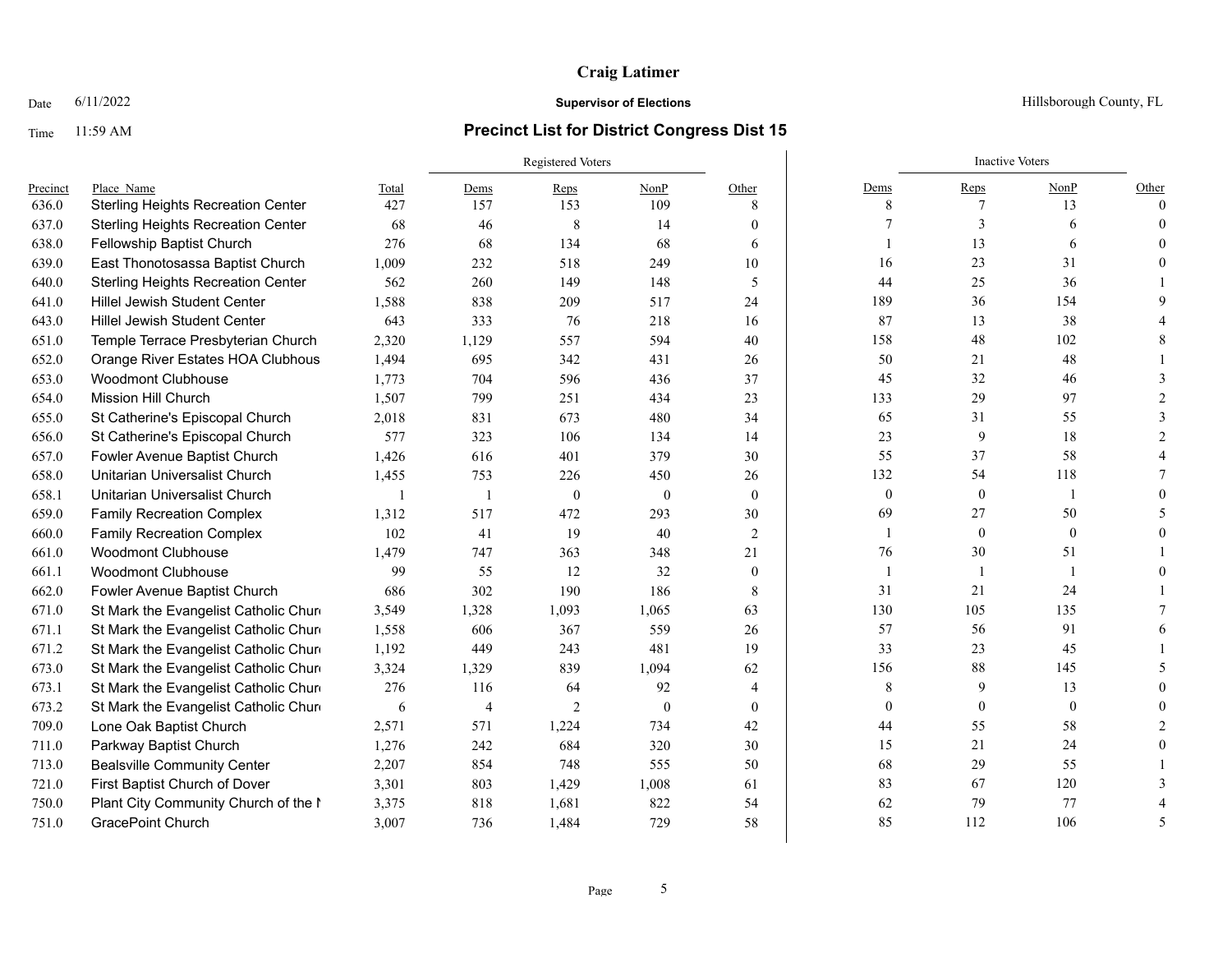# Time 11:59 AM **Precinct List for District Congress Dist 15**

|          |                                     |              | Registered Voters |                |                |              | <b>Inactive Voters</b> |                  |                  |                |
|----------|-------------------------------------|--------------|-------------------|----------------|----------------|--------------|------------------------|------------------|------------------|----------------|
| Precinct | Place Name                          | Total        | Dems              | Reps           | NonP           | Other        | Dems                   | Reps             | NonP             | Other          |
| 753.0    | Sadye Gibbs Martin Community Cent   | 3,776        | 1,997             | 801            | 933            | 45           | 131                    | 61               | 129              | $\overline{7}$ |
| 754.0    | First Assembly of God               | 2,212        | 661               | 913            | 603            | 35           | 53                     | 47               | 68               |                |
| 755.0    | First Church of God of Plant City   | 1,249        | 388               | 459            | 369            | 33           | 55                     | 56               | 70               |                |
| 755.1    | First Church of God of Plant City   | 44           | 14                | 19             | <sup>11</sup>  | $\mathbf{0}$ | $\boldsymbol{0}$       | $\boldsymbol{0}$ | $\boldsymbol{0}$ |                |
| 757.0    | American Legion Post 26             | 3,866        | 1,430             | 1,123          | 1,246          | 67           | 146                    | 84               | 147              |                |
| 759.0    | <b>Bruton Memorial Library</b>      | 3,782        | 1,014             | 1,579          | 1,108          | 81           | 92                     | 86               | 96               |                |
| 759.1    | <b>Bruton Memorial Library</b>      | 20           | 4                 | 11             | 5              | $\theta$     | $\theta$               | $\mathbf{0}$     | $\mathbf{0}$     |                |
| 759.2    | <b>Bruton Memorial Library</b>      | 5            |                   | $\overline{2}$ | $\overline{2}$ | $\Omega$     | 0                      | $\Omega$         | $\Omega$         |                |
| 759.3    | <b>Bruton Memorial Library</b>      |              | $\theta$          | $\theta$       |                | $\Omega$     | 0                      | $\Omega$         | $\Omega$         |                |
| 759.4    | <b>Bruton Memorial Library</b>      | $\Omega$     | $\Omega$          | $\Omega$       | $\theta$       | $\theta$     | $\theta$               | $\theta$         | $\theta$         |                |
| 761.0    | <b>Bethany Baptist Church</b>       | 3,627        | 695               | 2,019          | 860            | 53           | 59                     | 88               | 60               |                |
| 763.0    | Hope Lutheran Church                | 916          | 232               | 380            | 282            | 22           | 29                     | 23               | 31               |                |
| 764.0    | Knights Baptist Church              | 2,661        | 616               | 1,337          | 674            | 34           | 59                     | 69               | 64               |                |
| 765.0    | Knights Baptist Church              | 2,027        | 354               | 1,105          | 536            | 32           | $20\,$                 | 69               | 46               |                |
| 767.0    | Springhead Civic Center             | 2,602        | 713               | 1,150          | 700            | 39           | 51                     | 51               | 55               |                |
| 769.0    | Hope Lutheran Church                | 2,017        | 376               | 1,150          | 458            | 33           | 27                     | 62               | 41               |                |
| 769.1    | Hope Lutheran Church                | 7            | $\theta$          | 7              | $\theta$       | $\theta$     | $\theta$               | $\mathbf{0}$     |                  |                |
| 769.2    | Hope Lutheran Church                | $\Omega$     | $\theta$          | $\Omega$       | $\Omega$       | $\Omega$     | $\theta$               | $\Omega$         | $\Omega$         |                |
| 769.3    | Hope Lutheran Church                | $\mathbf{3}$ |                   |                |                | $\theta$     | $\theta$               | $\mathbf{0}$     | $\theta$         |                |
| 851.0    | Limona Village Chapel United Method | 3,448        | 1,225             | 1,132          | 1,013          | 78           | 130                    | 109              | 151              |                |
| 854.0    | The Crossing Church - Tampa         | 187          | 54                | 60             | 72             | $\mathbf{1}$ | 8                      | 5                | 9                |                |
| 855.0    | Brandon Masonic Lodge No 114        | 1,293        | 512               | 366            | 392            | 23           | 59                     | 44               | 49               |                |
| 856.0    | <b>Cornerstone Baptist Church</b>   | 2,667        | 870               | 1,018          | 742            | 37           | 75                     | 63               | 90               |                |
| 857.0    | Brandon Seventh Day Adventist Chur  | 2,131        | 930               | 446            | 719            | 36           | 197                    | 68               | 162              |                |
| 858.0    | <b>Brandon Community Center</b>     | 1,480        | 535               | 443            | 472            | 30           | 81                     | 35               | 85               |                |
| 858.1    | <b>Brandon Community Center</b>     | 183          | 45                | 89             | 46             | 3            | -1                     | 1                | 5                |                |
| 859.0    | Cornerstone Baptist Church          | 2,025        | 693               | 648            | 639            | 45           | 82                     | 35               | 95               |                |
| 860.0    | First United Methodist of Seffner   | 1,499        | 552               | 486            | 429            | 32           | 41                     | 38               | 42               |                |
| 862.0    | First Call Church                   | 269          | 59                | 131            | 76             | 3            | 8                      | 14               | 20               |                |
| 863.0    | Holy Innocents Episcopal Church     | 996          | 360               | 361            | 252            | 23           | 41                     | 31               | 40               |                |
| 867.0    | First Call Church                   | 4,534        | 1,398             | 1,600          | 1,469          | 67           | 129                    | 126              | 164              |                |
| 867.1    | First Call Church                   | 922          | 297               | 333            | 283            | 9            | 34                     | 40               | 35               |                |
| 868.0    | Holy Innocents Episcopal Church     | 1.797        | 627               | 602            | 538            | 30           | 46                     | 29               | 51               | 6              |